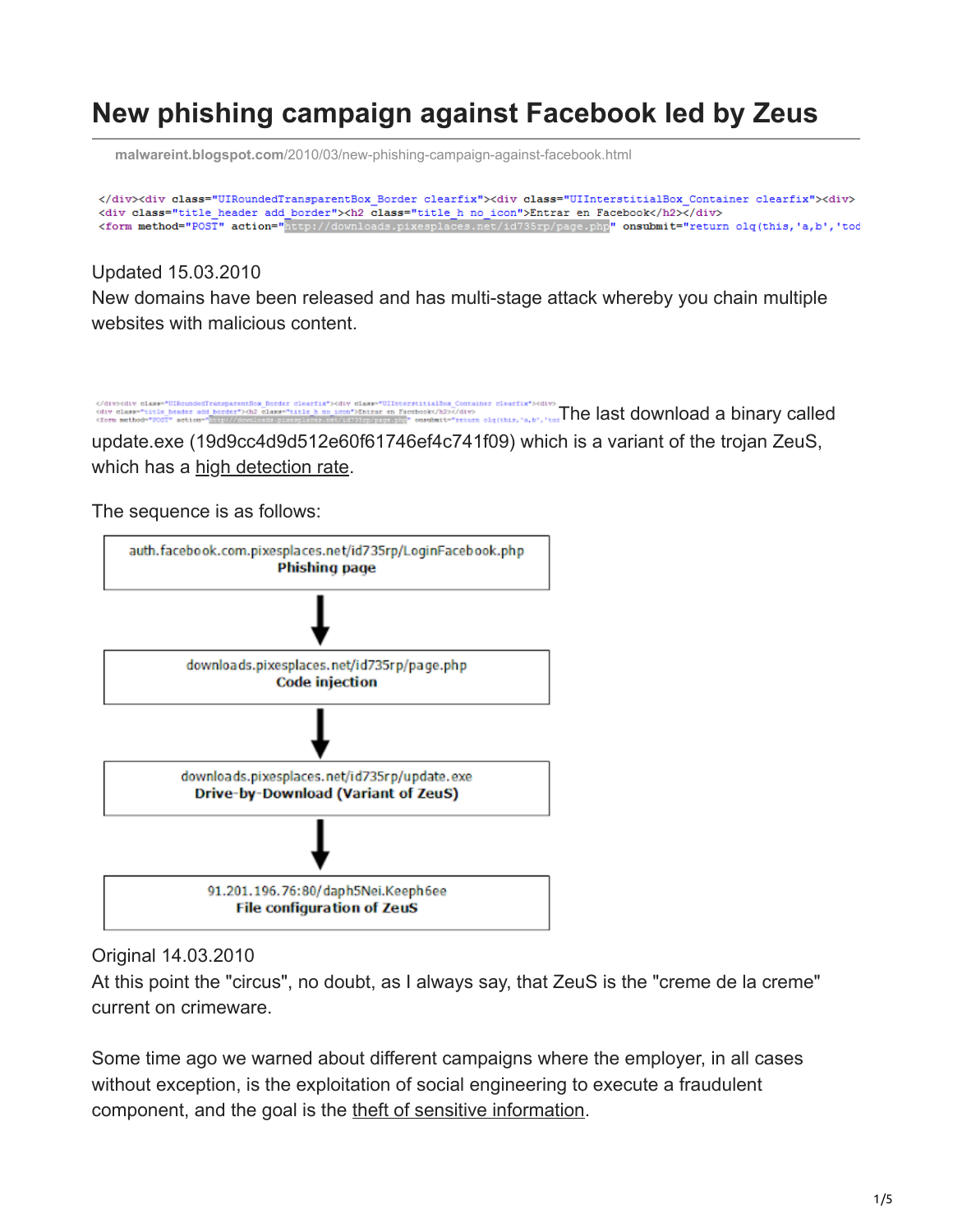Cases like the previous campaign by using the image of ZeuS Facebook and phishing [attacks using popular services such as primary coverage, including I](http://malwareint.blogspot.com/2010/02/new-zeus-phishing-campaign-against.html)[RS](http://malwareint.blogspot.com/2010/02/zeus-on-irs-scam-remains-actively.html)[, V](http://malwareint.blogspot.com/2010/02/new-zeus-phishing-campaign-against.html)[ISA](http://malwareint.blogspot.com/2010/02/facebook-phishing-campaign-proposed-by.html)[, Google and](http://malwareint.blogspot.com/2010/02/new-zeus-phishing-campaign-against.html) Blogger, among many others, are concrete examples that demonstrate what is the magnitude of the business ZeuS offers computer criminals.

A few days ago, a new campaign to materialize from the hand of ZeuS, involving a large battery of malicious domains. Among them:

downloads.legomay.com/id735rp/LoginFacebook.php downloads.legomay.net/id735rp/LoginFacebook.php downloads.legomay.org/id735rp/LoginFacebook.php downloads.megavids.org/id735rp/LoginFacebook.php downloads.migpix.com/id735rp/LoginFacebook.php downloads.migpix.net/id735rp/LoginFacebook.php downloads.migpix.org/id735rp/LoginFacebook.php downloads.modavedis.com/id735rp/LoginFacebook.php downloads.modavedis.net/id735rp/LoginFacebook.php downloads.modavedis.org/id735rp/LoginFacebook.php downloads.portodrive.org/id735rp/LoginFacebook.php downloads.reggiepix.com/id735rp/LoginFacebook.php downloads.reggiepix.net/id735rp/LoginFacebook.php downloads.reggiepix.org/id735rp/LoginFacebook.php downloads.regzapix.com/id735rp/LoginFacebook.php downloads.regzapix.net/id735rp/LoginFacebook.php downloads.regzapix.org/id735rp/LoginFacebook.php downloads.regzavids.com/id735rp/LoginFacebook.php downloads.regzavids.net/id735rp/LoginFacebook.php downloads.regzavids.org/id735rp/LoginFacebook.php downloads.restopix.org/id735rp/LoginFacebook.php downloads.restpictures.com/id735rp/LoginFacebook.php downloads.restpictures.net/id735rp/LoginFacebook.php downloads.restpictures.org/id735rp/LoginFacebook.php downloads.restway.net/id735rp/LoginFacebook.php downloads.restway.org/id735rp/LoginFacebook.php downloads.tastyfiles.net/id735rp/LoginFacebook.php downloads.vedivids.com/id735rp/LoginFacebook.php downloads.vedivids.net/id735rp/LoginFacebook.php downloads.vedivids.org/id735rp/LoginFacebook.php downloads.vediway.com/id735rp/LoginFacebook.php downloads.vediway.net/id735rp/LoginFacebook.php downloads.vediway.org/id735rp/LoginFacebook.php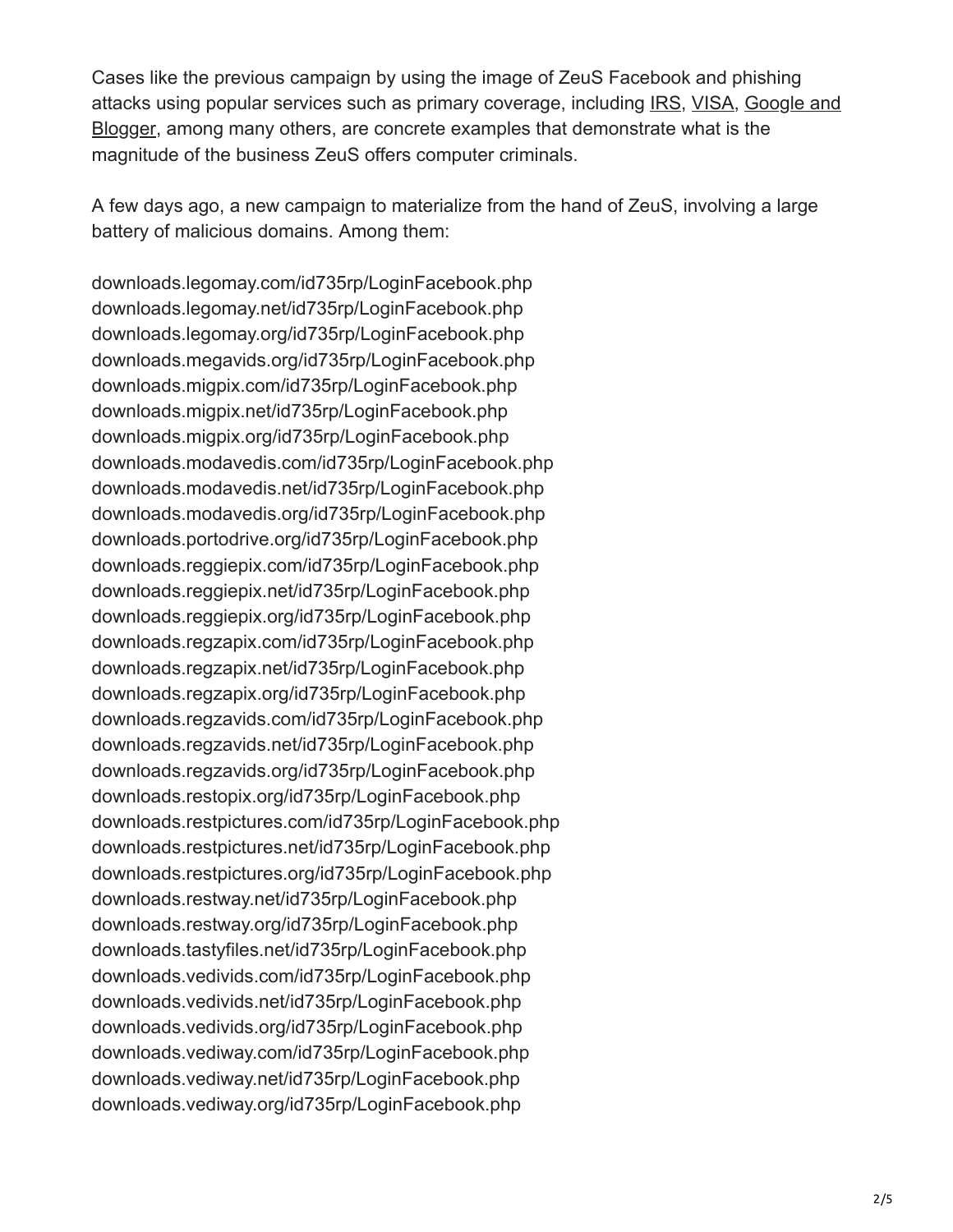auth.facebook.com.legomay.com/id735rp/LoginFacebook.php auth.facebook.com.legomay.net/id735rp/LoginFacebook.php auth.facebook.com.legomay.org/id735rp/LoginFacebook.php auth.facebook.com.megavids.org/id735rp/LoginFacebook.php auth.facebook.com.migpix.com/id735rp/LoginFacebook.php auth.facebook.com.migpix.net/id735rp/LoginFacebook.php auth.facebook.com.migpix.org/id735rp/LoginFacebook.php auth.facebook.com.modavedis.com/id735rp/LoginFacebook.php auth.facebook.com.modavedis.net/id735rp/LoginFacebook.php auth.facebook.com.modavedis.org/id735rp/LoginFacebook.php auth.facebook.com.portodrive.org/id735rp/LoginFacebook.php auth.facebook.com.reggiepix.com/id735rp/LoginFacebook.php auth.facebook.com.reggiepix.net/id735rp/LoginFacebook.php auth.facebook.com.reggiepix.org/id735rp/LoginFacebook.php auth.facebook.com.regzapix.com/id735rp/LoginFacebook.php auth.facebook.com.regzapix.net/id735rp/LoginFacebook.php auth.facebook.com.regzapix.org/id735rp/LoginFacebook.php auth.facebook.com.regzavids.com/id735rp/LoginFacebook.php auth.facebook.com.regzavids.net/id735rp/LoginFacebook.php auth.facebook.com.regzavids.org/id735rp/LoginFacebook.php auth.facebook.com.restopix.org/id735rp/LoginFacebook.php auth.facebook.com.restpictures.com/id735rp/LoginFacebook.php auth.facebook.com.restpictures.net/id735rp/LoginFacebook.php auth.facebook.com.restpictures.org/id735rp/LoginFacebook.php auth.facebook.com.restway.net/id735rp/LoginFacebook.php auth.facebook.com.restway.org/id735rp/LoginFacebook.php auth.facebook.com.tastyfiles.net/id735rp/LoginFacebook.php auth.facebook.com.vedivids.com/id735rp/LoginFacebook.php auth.facebook.com.vedivids.net/id735rp/LoginFacebook.php auth.facebook.com.vedivids.org/id735rp/LoginFacebook.php auth.facebook.com.vediway.com/id735rp/LoginFacebook.php auth.facebook.com.vediway.net/id735rp/LoginFacebook.php auth.facebook.com.vediway.org/id735rp/LoginFacebook.php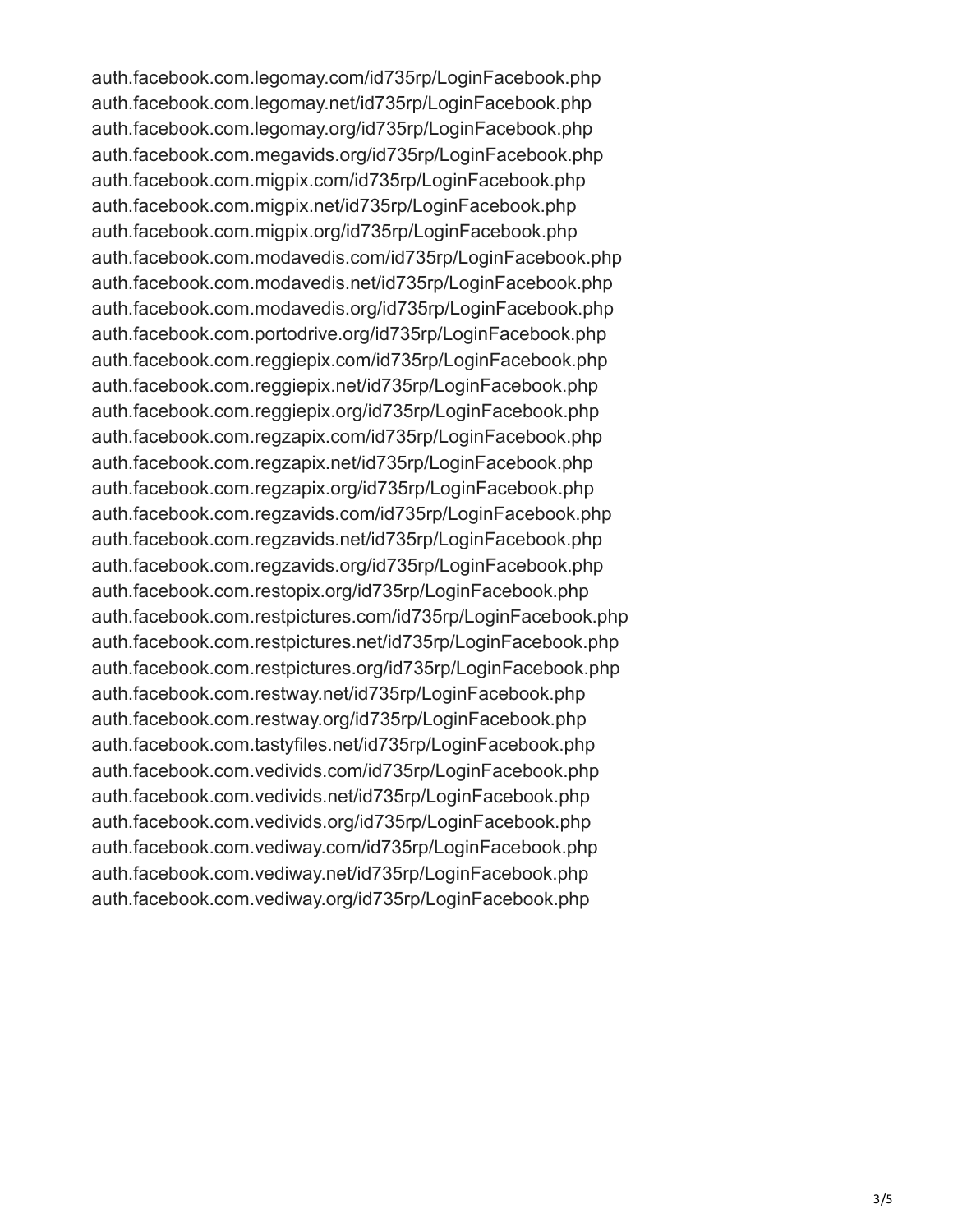| <b>Chicago Canadian Avenue</b>                                     |                                                                           |                                                                           |                                                                                          | <b>ALCOHOL:</b> |
|--------------------------------------------------------------------|---------------------------------------------------------------------------|---------------------------------------------------------------------------|------------------------------------------------------------------------------------------|-----------------|
| Arthiro Gótar Ver Highorial Marcadono Herramienbo Ayyda            |                                                                           |                                                                           |                                                                                          |                 |
| Children' C X Q   B Hip Chinesian experimental Dip Lapita standard |                                                                           |                                                                           | 白· distant                                                                               | ×               |
| + Malware Intelligence: Security again v.  [ ] Cattar:   Facebook  | $x + x +$                                                                 |                                                                           |                                                                                          | ٠               |
| facebook                                                           |                                                                           |                                                                           |                                                                                          |                 |
|                                                                    | Tacebook to ayuda a comunicarte y compartir con las personas que conoces. |                                                                           |                                                                                          |                 |
|                                                                    |                                                                           |                                                                           |                                                                                          |                 |
|                                                                    | <b>Eatrar en Facebook</b><br>Usted dobo ostar conoctado para cantinuar    |                                                                           |                                                                                          |                 |
|                                                                    | Direction de<br><b>GONFIED</b><br>a face Evaluations<br>Contexantor       | The perge sealer                                                          |                                                                                          |                 |
|                                                                    |                                                                           | + Registante en Facebook<br><b>STEW</b><br>(First shinkels is combined at |                                                                                          |                 |
|                                                                    |                                                                           |                                                                           | Associa: Ablicité Desembidires Etgles Conditions the Wolphs in Baceranipe Privated Mivil |                 |

The folder Id735rp also contains kit

[phishing, ZeuS trojan, which in this case appears under the name photo.exe](http://www.virustotal.com/analisis/a0a27d131ed87ac8cd22f6c2b04c0f54711dec0e40625dc09efccae6882265ff-1268566470) (19d9cc4d9d512e60f61746ef4c741f09).

[Even in the same URL format strategy is being used by another known crimeware: Phoenix](http://mipistus.blogspot.com/2009/09/phoenix-exploits-kit-otra-alternativa.html) Exploit Pack.



Related information [Zeus and the theft of sensitive information](http://malwareint.blogspot.com/2010/01/zeus-and-theft-of-sensitive-information.html) [Facebook & VISA phishing campaign proposed by ZeuS](http://malwareint.blogspot.com/2010/02/facebook-phishing-campaign-proposed-by.html) [New ZeuS phishing campaign against Google and Blogger](http://malwareint.blogspot.com/2010/02/new-zeus-phishing-campaign-against.html) [ZeuS on IRS Scam remains actively exploited](http://malwareint.blogspot.com/2010/02/zeus-on-irs-scam-remains-actively.html) [Leveraging ZeuS to send spam through social networks](http://malwareint.blogspot.com/2010/01/leveraging-zeus-to-send-spam-through.html) [ZeuS Botnet y su poder de reclutamiento zombi](http://mipistus.blogspot.com/2009/10/zeus-botnet-y-su-poder-de-reclutamiento.html) [ZeuS, spam y certificados SSL](http://mipistus.blogspot.com/2009/10/zeus-spam-y-certificados-ssl.html) [Eficacia de los antivirus frente a ZeuS](http://mipistus.blogspot.com/2009/09/eficacia-de-los-antivirus-frente-zeus.html) [Special!!! ZeuS Botnet for Dummies](http://malwareint.blogspot.com/2009/07/special-zeus-botnet-for-dummies.html) [Botnet. Securización en la nueva versión de ZeuS](http://mipistus.blogspot.com/2009/06/botnet-securizacion-en-la-nueva-version.html) [Fusión. Un concepto adoptado por el crimeware actual](http://mipistus.blogspot.com/2009/06/fusion-un-concepto-adoptado-por-el.html) [ZeuS Carding World Template. \(...\) la cara de la botnet](http://mipistus.blogspot.com/2009/05/zeus-carding-world-template-jugando.html) [Financial institutions targeted by the botnet Zeus. Part two](http://malwareint.blogspot.com/2009/03/financial-institutions-targeted-by_27.html)